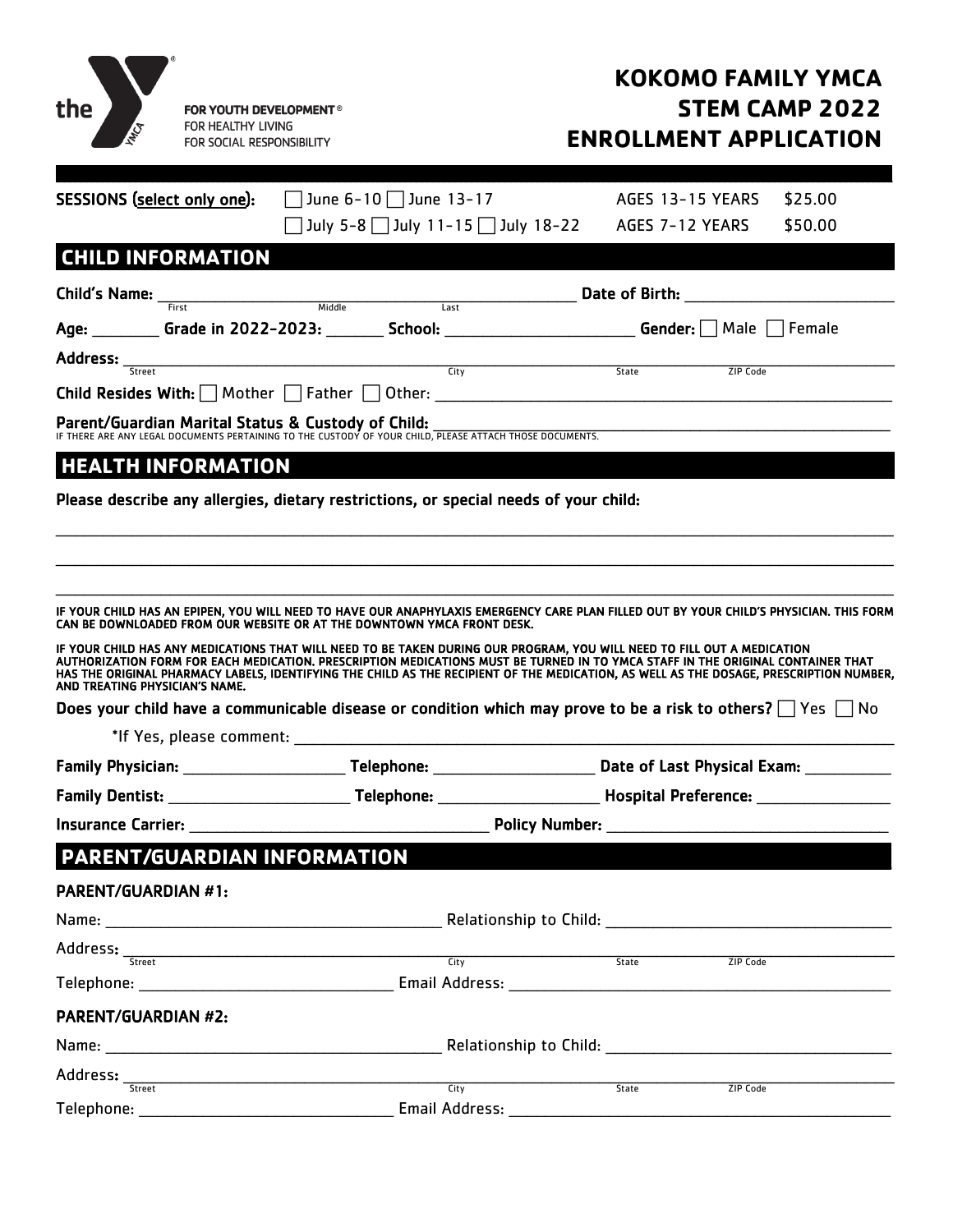# **EMERGENCY CONTACTS AND ALTERNATE PICK-UP LIST \_\_\_\_\_\_\_\_\_\_\_\_\_\_\_\_**

| <b>EMERGENCY CONTACT/PICK-UP #1:</b> | <b>EMERGENCY CONTACT/PICK-UP #2:</b> |
|--------------------------------------|--------------------------------------|
|                                      |                                      |
|                                      |                                      |
|                                      |                                      |
|                                      |                                      |
| <b>EMERGENCY CONTACT/PICK-UP #3:</b> | <b>EMERGENCY CONTACT/PICK-UP #4:</b> |
|                                      |                                      |
|                                      |                                      |
|                                      |                                      |
|                                      |                                      |
| <b>EMERGENCY CONTACT/PICK-UP #5:</b> | <b>EMERGENCY CONTACT/PICK-UP #6:</b> |
|                                      |                                      |
|                                      |                                      |
|                                      |                                      |
|                                      |                                      |

Please read and initial the following policies and authorizations. More information can be found in the Program Guide.

I give permission for my child to participate in the YMCA's Summer STEM Camp. I understand that benchmark testing will take place at the beginning and end of the session.

I understand that the YMCA of Kokomo's responsibility for my child begins when my child is signed-in to the program by the parent or guardian. Staff will greet each child as they arrive. Campers must arrive by 10:00am. Drop-off runs from 9:30am to 10:00am only. There is no before care prior to that time.

I understand that the YMCA of Kokomo's responsibility for my child ends when an authorized adult (over the age of 18) or myself has signed-out my child. I understand that the YMCA will only release my child to the parent/guardian and emergency contacts listed on this enrollment form. Photo ID will be required. I understand that I must fill out an Alternate Pick-Up Form to authorize someone other than the individuals listed on this enrollment form to pick up my child from the YMCA. I understand campers must be picked up by 4:30pm. Pick-up runs from 4:00pm to 4:30pm. There is no after care after that time.

I understand that my child may not wear sandals, flip-flops or croc-style shoes to camp. Campers must wear tennis shoe each day.

I understand that YMCA of Kokomo staff and volunteers are not allowed to communicate with, babysit, or transport children at any time outside of the YMCA program.

I understand that the YMCA of Kokomo is mandated, by state law, to report any suspected cases of child abuse or neglect to the appropriate authorities for investigation.

I understand that should a person arrive to pick up my child who appears to be under the influence of drugs or \_\_\_\_\_\_\_\_\_\_ alcohol, for my child's safety, YMCA staff may have no recourse but to contact the police department.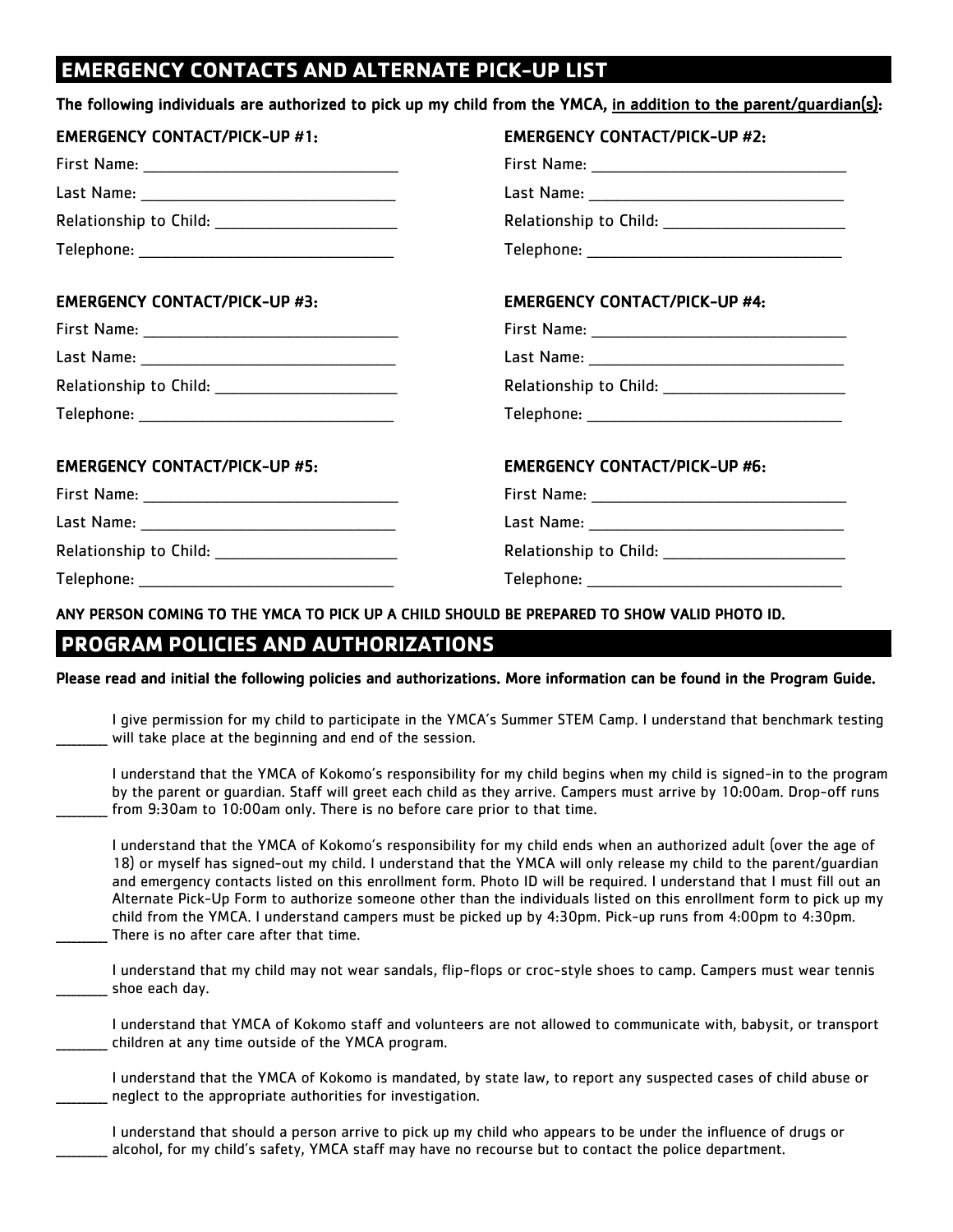### **PROGRAM POLICIES AND AUTHORIZATIONS (cont.)**

| I acknowledge it is my responsibility to keep the YMCA of Kokomo advised of any changes to my child's enrollment<br>form.                                                                                                                                                                                                                                                                                                                             |
|-------------------------------------------------------------------------------------------------------------------------------------------------------------------------------------------------------------------------------------------------------------------------------------------------------------------------------------------------------------------------------------------------------------------------------------------------------|
| I understand that if my child has an allergy that requires an EpiPen, I must provide one to stay onsite at all times and<br>911 will be called in the event of an allergic reaction. I will also have my child's physician fill out the YMCA's<br>Anaphylaxis Emergency Care Plan form and return prior to my child's first day at the YMCA OST/Day Camp Program.<br>This form can be downloaded from our website or at the Downtown YMCA front desk. |
| The YMCA of Kokomo agrees to keep the parent/guardian informed of any incidents, including illnesses, injuries,<br>exposure to communicable diseases, and behavioral concerns.                                                                                                                                                                                                                                                                        |
| I understand that before any medication is dispensed to my child, I must fill out a Medication Authorization Form.<br>Medication will only be administered by YMCA administrators or trained staff.                                                                                                                                                                                                                                                   |
| I understand that neither the YMCA of Kokomo, nor its agents, officers, directors, employees, or volunteers, can be<br>held responsible in the event of an accident, injury, or death. I understand that all precautions will be taken to ensure<br>the safety and health of my child.                                                                                                                                                                |
| I understand that if, after a reasonable period (at the administration's discretion) it is found that my child is unable to<br>adjust to the program, the YMCA of Kokomo reserves the right to dismiss my child from the program.                                                                                                                                                                                                                     |
| I am financially responsible for damage to equipment and/or facilities caused by my child.                                                                                                                                                                                                                                                                                                                                                            |
| I understand that my child may not bring any toys, electronic devices or games to the program. I further understand<br>that the YMCA of Kokomo is not responsible for lost, stolen or damaged items.                                                                                                                                                                                                                                                  |
| Agreement to Adhere to the Policies/Procedures and Expectations: I acknowledge that the above referenced child and I have                                                                                                                                                                                                                                                                                                                             |

read and discussed the established policies, procedures and behavioral expectations as stated in the Program Guide. Further, we agree to abide by these policies, procedures, and behavioral expectations and understand that failure to do so may result in dismissal from the program.

 $\mathcal{L}_\text{max}$  , and the state of the state of the state of the state of the state of the state of the state of the state of the state of the state of the state of the state of the state of the state of the state of the st

Parent/Guardian Signature The Control of Date Printed Name

# **PHOTO/VIDEO RELEASE**

I authorize the YMCA of Kokomo to use photos, images, and video of my child in any publication affiliated with the YMCA, NIPSCO, NiSource or with any news service for publicity, including, but not limited to, program newsletters, fundraising brochures, press releases to newspapers, social media, and the YMCA of Kokomo's website and SmugMug page. I understand and agree that there will be no compensation for use of these materials. This release shall continue in full effect until I send in written notice to terminate the use of any photo, image, or video of my child. Such termination shall not affect the use of photos, images, or videos before the notice of termination.

INITIAL: [LEAVE BLANK IF AUTHORIZATION NOT GRANTED.]

# **EMERGENCY MEDICAL TREATMENT AUTHORIZATION \_\_\_\_\_\_\_\_\_\_\_\_\_\_**

I hereby certify that my child (named in this enrollment form) is in normal health and capable of safe participation in<br>the program in which he or she is enrolling. I further give permission for my child to be given emerge treatment by a Young Men's Christian Association of Kokomo, Indiana ("YMCA") staff member until parents can be reached and be present and/or emergency care arrives for treatment. In case of emergency, I understand that my child will be transported to St. Vincent Ascension Hospital or Community Howard Regional Health Hospital by local emergency ambulance services for treatment, if YMCA staff deem it necessary. In the event that I cannot be contacted, I further consent to the medical, surgical and/or hospital care to be performed for my child by a licensed physician or hospital when deemed immediately necessary by the physician to safeguard my child's health. It is understood that some medical situations will require YMCA staff to contact local emergency resources before the parent(s), child's physician and/or adults acting on the parent's behalf. I understand any costs incurred related to my child's medical treatment are not the financial responsibility of the YMCA.

Parent/Guardian Signature: **Example 20** and the set of the set of the set of the set of the set of the set of the set of the set of the set of the set of the set of the set of the set of the set of the set of the set of th